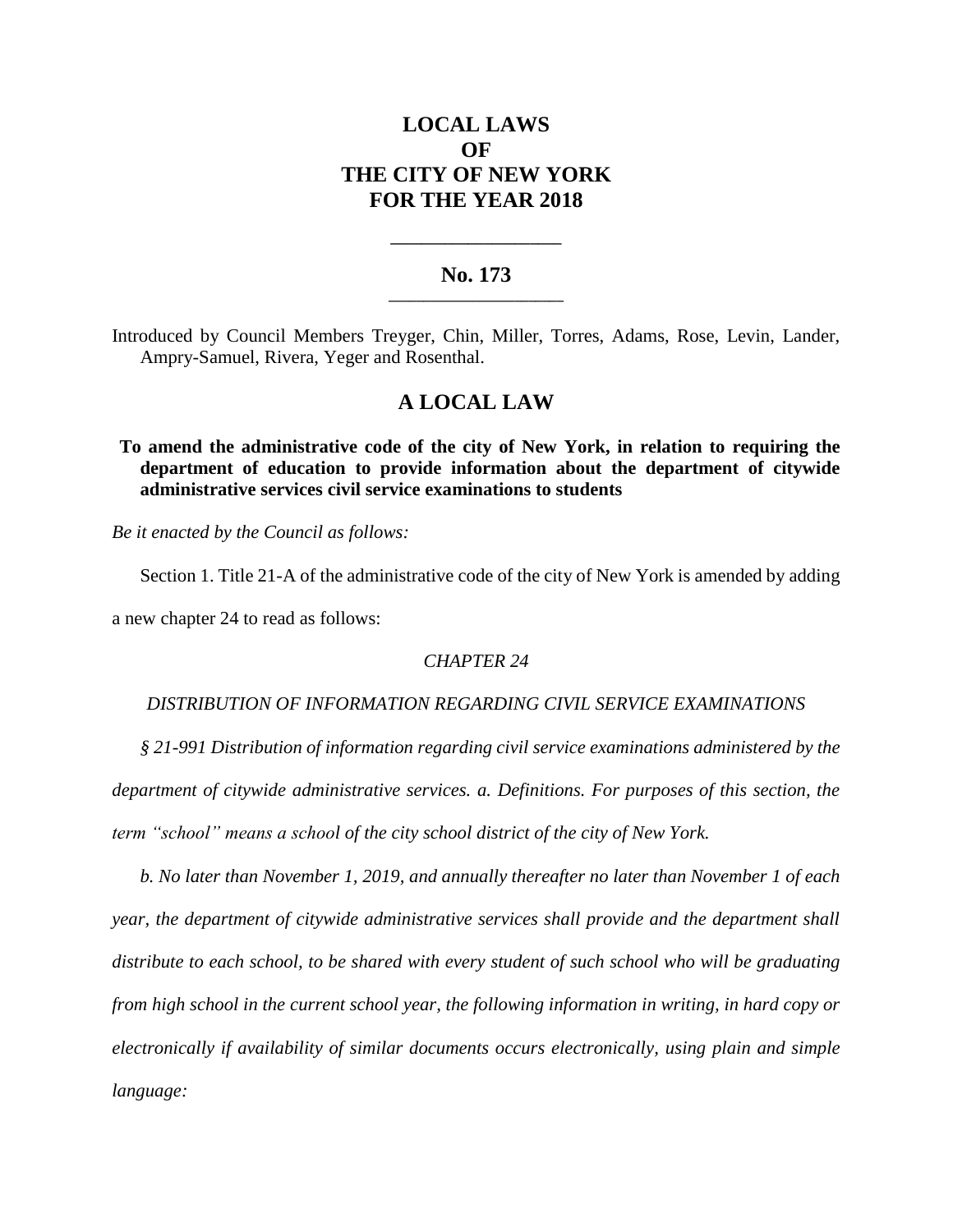*1. General information about the city's civil service process, including the related application process, hiring system, descriptions of what such tests will include and the scoring process for such examinations;*

*2. The title of each upcoming civil service examination that is open to high school graduates, along with the relevant job descriptions and the relevant salaries;*

*3. The testing period for each such civil service examination and the related application and scheduling period, with a note that exact dates and times for both periods are usually released online each month;*

*4. Applicable fees for each such civil service examination, including information on fee waivers;*

*5. A link to the online application system for civil service examinations;*

*6. A link to the civil service examination information page of the department of citywide administrative services website, with a note that this online page contains additional and up-to-date information about examination locations and timing and job eligibility requirements; and*

*7. Any other information that the department deems relevant.*

§ 2. This local law takes effect 120 days after it becomes law, except that the department of education may take such measures as are necessary for the implementation of this local law, including the promulgation of rules, before such date.